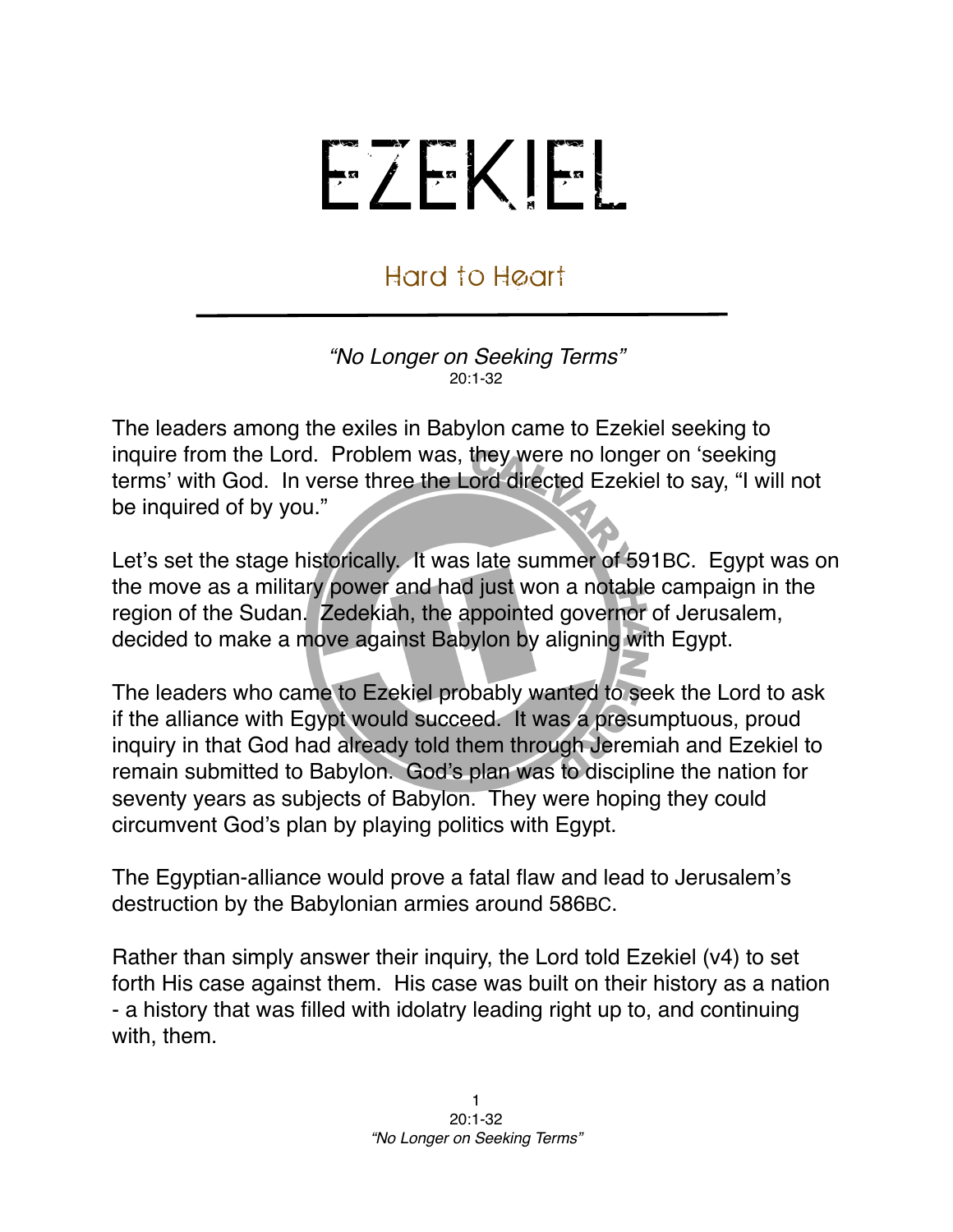Ezekiel 20:1 It came to pass in the seventh year, in the fifth month, on the tenth day of the month, that certain of the elders of Israel came to inquire of the Lord, and sat before me.

Ezekiel 20:2 Then the word of the Lord came to me, saying,

Ezekiel 20:3 "Son of man, speak to the elders of Israel, and say to them, 'Thus says the Lord God: "Have you come to inquire of Me? As I live," says the Lord God, "I will not be inquired of by you." '

Ezekiel 20:4 Will you judge them, son of man, will you judge them? Then make known to them the abominations of their fathers.

"Will you judge them," is a way of saying, "Set forth My case against them."

Sometimes in presenting the Gospel you need to present a case against a person, a case for their sin and need of a Savior in Jesus Christ. No one wears a parachute on a commercial flight as a precaution! They need convincing that the plane is going down and they will perish without it as a lifesaving device.

God was going to "make known to them the abominations of their fathers" in order to show them they were equally guilty of idolatry and rebellion.

The Word and the world are filled with good examples of bad behavior and its consequences. We should take them to heart.

In verses five through nine the Lord discusses the Jews during their time of slavery in Egypt.

Ezekiel 20:5 "Say to them, 'Thus says the Lord God: "On the day when I chose Israel and raised My hand in an oath to the descendants of the house of Jacob, and made Myself known to them in the land of Egypt, I raised My hand in an oath to them, saying, 'I am the Lord your God.'

Ezekiel 20:6 On that day I raised My hand in an oath to them, to bring them out of the land of Egypt into a land that I had searched out for them, 'flowing with milk and honey,' the glory of all lands.

Ezekiel 20:7 Then I said to them, 'Each of you, throw away the abominations which are before his eyes, and do not defile yourselves with the idols of Egypt. I am the Lord your God.'

Ezekiel 20:8 But they rebelled against Me and would not obey Me. They did not all cast away the abominations which were before their eyes, nor did they forsake the idols of Egypt. Then I said, 'I will pour out My fury on them and fulfill My anger against them in the midst of the land of Egypt.'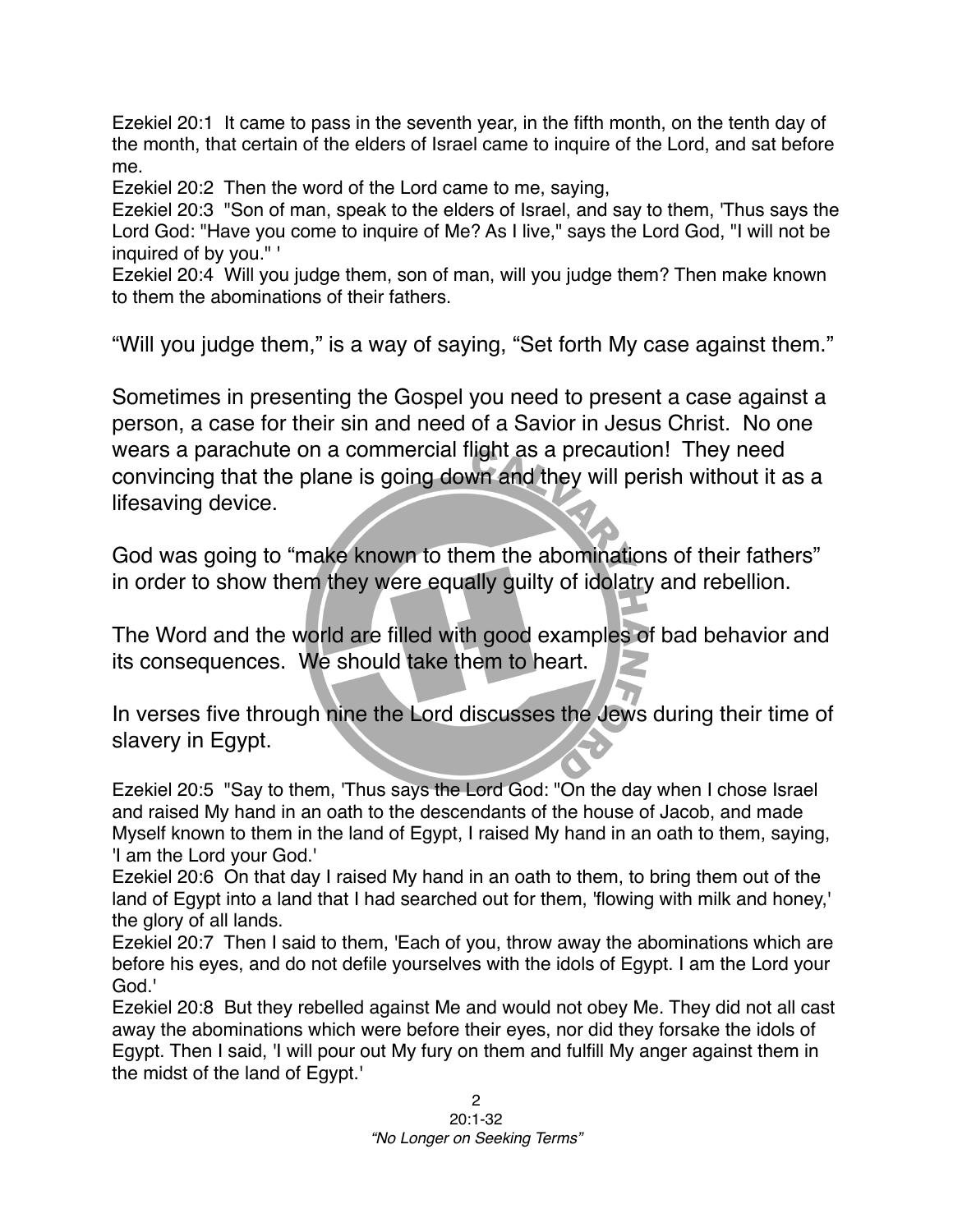Ezekiel 20:9 But I acted for My name's sake, that it should not be profaned before the Gentiles among whom they were, in whose sight I had made Myself known to them, to bring them out of the land of Egypt.

These verses provide an insiders view of what the Jews were like in Egypt. We know about the Golden Calf they cast and worshipped after they were freed, while Moses was up on Mount Sinai receiving the Law. But here we learn that they were *already* idolators before God delivered them! Otherwise God would not have said, (v7) "Each of you, throw away the abominations which are before your eyes..." at a time prior to the exodus.

When they worshipped the Golden Calf after being led out, it was nothing new. It was a return to what they had already been doing in Egypt.

When you got saved you were described as having "turned to God from idols to serve the living and true God..." (First Thessalonians 1:9). It assumes you were involved in idolatry of some sort, and you were. Thus there is an ever-present danger that you might return to some idol you were delivered from.

**Keep yourselves from idols!** Don't ever assume you've grown strong enough, mature enough, to handle things that once held you in their grip. Don't ever presume that you won't fall prey to things just because you grew up on a firm foundation.

God said He was going to destroy Israel except that He did not want the surrounding Gentile nations to profane His name. His people were at fault, but He acted in mercy towards them for the sake of nonbelievers.

I sometimes wonder how the church goes on when you factor in its many scandals and failures. But then I remember my own failings and am thankful that God deals mercifully with me. Through all our personal and corporate faltering the Lord loves the lost and goes on being merciful towards us for their sake. He finds a way of mercy to discipline us while upholding His holiness.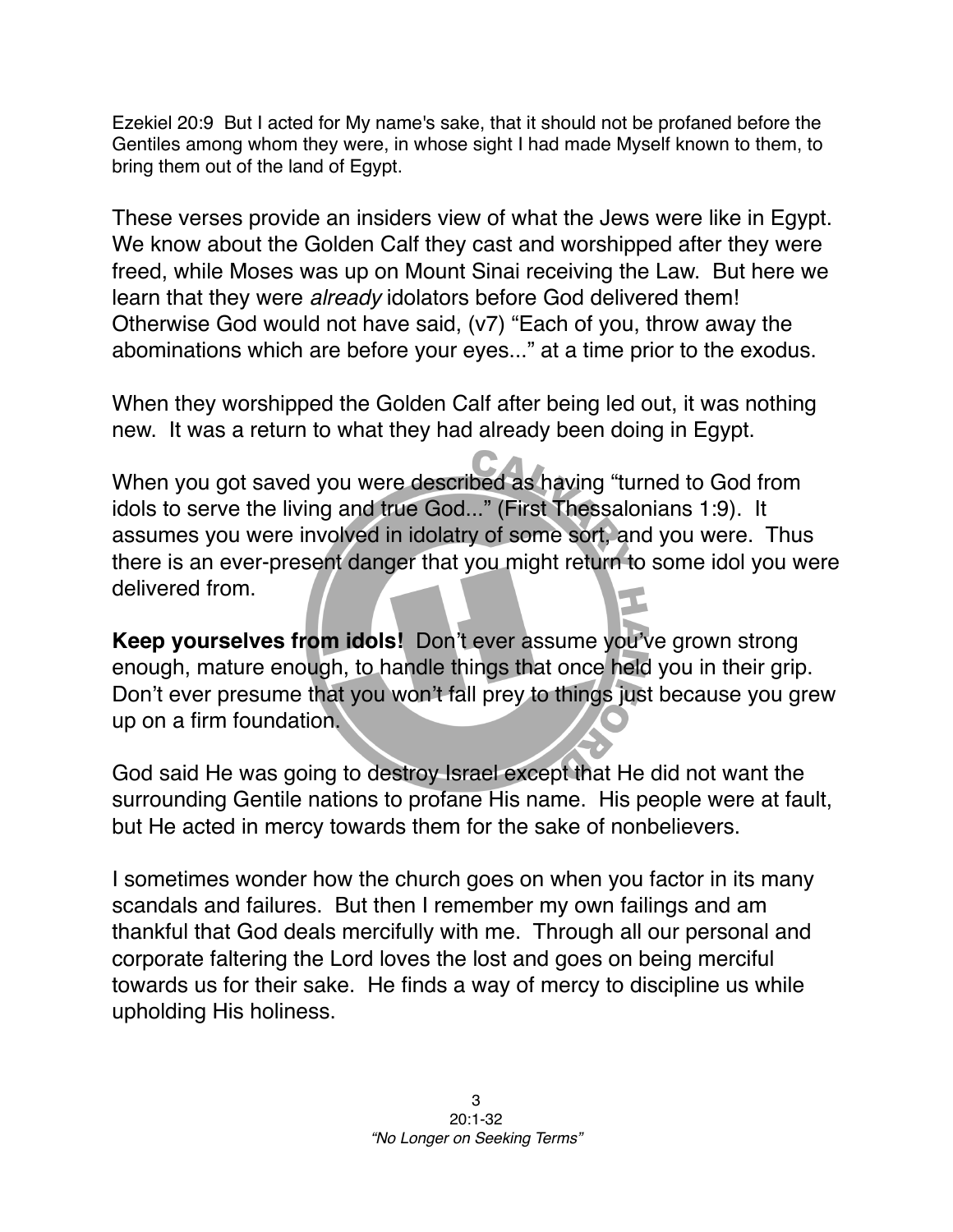The exodus stage of Israel's history is described in verses ten through seventeen.

Ezekiel 20:10 "Therefore I made them go out of the land of Egypt and brought them into the wilderness.

Ezekiel 20:11 And I gave them My statutes and showed them My judgments, 'which, if a man does, he shall live by them.'

Ezekiel 20:12 Moreover I also gave them My Sabbaths, to be a sign between them and Me, that they might know that I am the Lord who sanctifies them.

Ezekiel 20:13 Yet the house of Israel rebelled against Me in the wilderness; they did not walk in My statutes; they despised My judgments, 'which, if a man does, he shall live by them'; and they greatly defiled My Sabbaths. Then I said I would pour out My fury on them in the wilderness, to consume them.

Ezekiel 20:14 But I acted for My name's sake, that it should not be profaned before the Gentiles, in whose sight I had brought them out.

Ezekiel 20:15 So I also raised My hand in an oath to them in the wilderness, that I would not bring them into the land which I had given them, 'flowing with milk and honey,' the glory of all lands,

Ezekiel 20:16 because they despised My judgments and did not walk in My statutes, but profaned My Sabbaths; for their heart went after their idols.

Ezekiel 20:17 Nevertheless My eye spared them from destruction. I did not make an end of them in the wilderness.

A couple of observations:

- 1. God stated, "I gave them My statutes and showed them My judgments, 'which, if a man does, he shall live by them.'" If you could perfectly keep God's Law, summarized in the Ten Commandments, you would need no sacrifice or substitute for your sin. But the Law had no enablement within it and, therefore, no one could perfectly keep it. No one, that is, but Jesus - the perfect, sinless, Son of God who then became our sacrifice and substitute by dying on the Cross.
- 2. God mentioned the Sabbath at least six times in this section. Note the wording in verse twelve: "I gave **them** [the Israelites] My Sabbaths to be a sign between **them** and **Me**, that they might know that I am the Lord who sanctifies **them**." The weekly Sabbath was and is a special sign between God and Israel, setting them apart from the Gentiles. It was never intended for anyone else, and certainly not for us in the church age. It is often claimed that "God instituted the Sabbath in Eden" because of the connection between the day of rest, the seventh day, and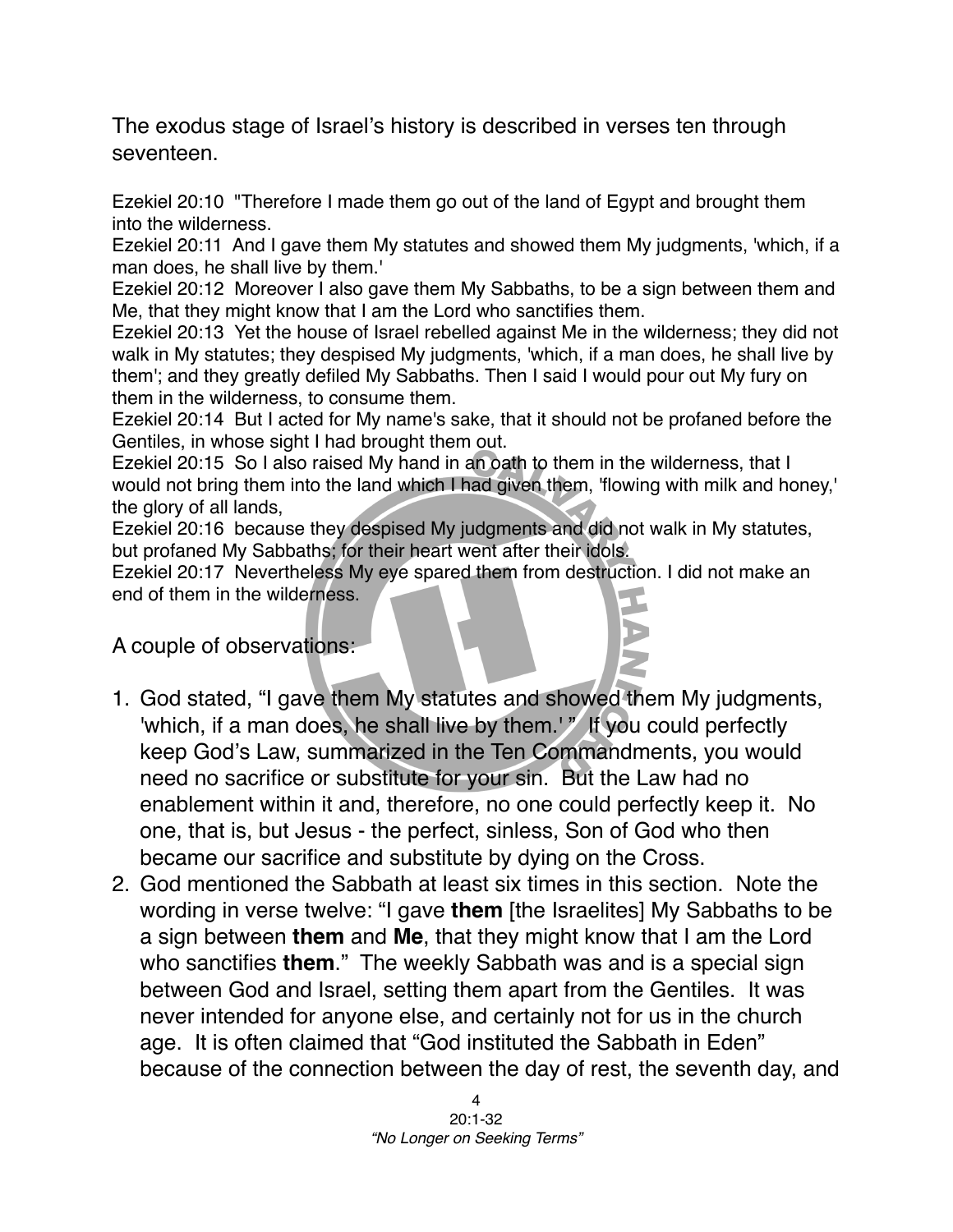creation. Although God's rest on the seventh day did foreshadow a future Sabbath law, **there is no biblical record of the Sabbath before the children of Israel left the land of Egypt**. Nowhere in Scripture is there any hint that Sabbath-keeping was practiced from Adam to Moses. The Sabbath is not a universal commandment to be observed by all mankind always. God's intent for giving the Sabbath to Israel was not that they would remember creation, but that they would remember their Egyptian slavery and the Lord's deliverance. That's my interpretation and I'm stickin' to it!

God reiterated that He acted to honor His name among the Gentiles. God is evangelical! It's not an excuse to be lackadaisical, but God sees to it that He is not without a witness to the lost.

Verses eighteen through twenty-six follow that generation which was delivered in the exodus into their wilderness wanderings. Because they refused to go in to the land, for fear of its inhabitants, that whole generation of people twenty-years and older, excepting Joshua and Caleb, were consigned to wander in the wilderness for forty years until all had died.

Ezekiel 20:18 "But I said to their children in the wilderness, 'Do not walk in the statutes of your fathers, nor observe their judgments, nor defile yourselves with their idols. Ezekiel 20:19 I am the Lord your God: Walk in My statutes, keep My judgments, and do them;

Ezekiel 20:20 hallow My Sabbaths, and they will be a sign between Me and you, that you may know that I am the Lord your God.'

Ezekiel 20:21 "Notwithstanding, the children rebelled against Me; they did not walk in My statutes, and were not careful to observe My judgments, 'which, if a man does, he shall live by them'; but they profaned My Sabbaths. Then I said I would pour out My fury on them and fulfill My anger against them in the wilderness.

Ezekiel 20:22 Nevertheless I withdrew My hand and acted for My name's sake, that it should not be profaned in the sight of the Gentiles, in whose sight I had brought them out.

Ezekiel 20:23 Also I raised My hand in an oath to those in the wilderness, that I would scatter them among the Gentiles and disperse them throughout the countries,

Ezekiel 20:24 because they had not executed My judgments, but had despised My statutes, profaned My Sabbaths, and their eyes were fixed on their fathers' idols. Ezekiel 20:25 "Therefore I also gave them up to statutes that were not good, and judgments by which they could not live;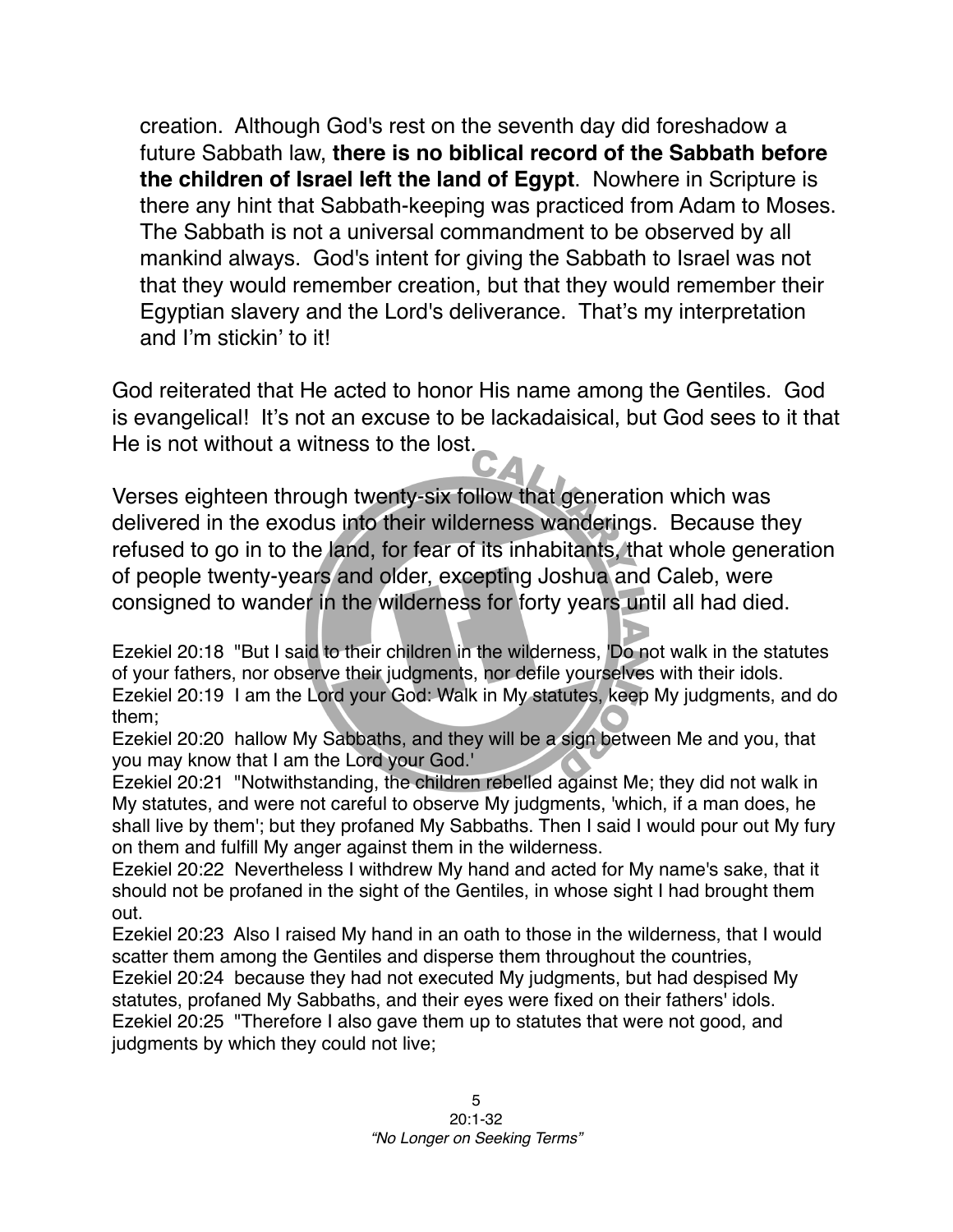Ezekiel 20:26 and I pronounced them unclean because of their ritual gifts, in that they caused all their firstborn to pass through the fire, that I might make them desolate and that they might know that I am the Lord." '

Instead of following God's statutes they turned to those of their "fathers," meaning those of the pagan nations whose idols their fathers had adopted. It resulted in horrible practices, like offering their children as human sacrifices.

God "gave them up" to those things. He let those things play-out, giving them over to them, that they might be judged for their rebellion.

You know, if you are sinning and seem to be getting away with it, it just might be that God is giving you over to it in order that it will be found out so you might be brought to a place of repentance. Be sure your sin - unless repented of - will find you out.

After the wilderness wanderings, once that generation had died, came the conquest of the land of Canaan led by Joshua.

Ezekiel 20:27 "Therefore, son of man, speak to the house of Israel, and say to them, 'Thus says the Lord God: "In this too your fathers have blasphemed Me, by being unfaithful to Me.

Ezekiel 20:28 When I brought them into the land concerning which I had raised My hand in an oath to give them, and they saw all the high hills and all the thick trees, there they offered their sacrifices and provoked Me with their offerings. There they also sent up their sweet aroma and poured out their drink offerings.

Ezekiel 20:29 Then I said to them, 'What is this high place to which you go?' So its name is called Bamah to this day." '

Ezekiel 20:30 Therefore say to the house of Israel, 'Thus says the Lord God: "Are you defiling yourselves in the manner of your fathers, and committing harlotry according to their abominations?

Ezekiel 20:31 For when you offer your gifts and make your sons pass through the fire, you defile yourselves with all your idols, even to this day. So shall I be inquired of by you, O house of Israel? As I live," says the Lord God, "I will not be inquired of by you. Ezekiel 20:32 What you have in your mind shall never be, when you say, 'We will be like the Gentiles, like the families in other countries, serving wood and stone.'

The more things changed, the more they stayed the same. Those who settled the land continued in idolatry.